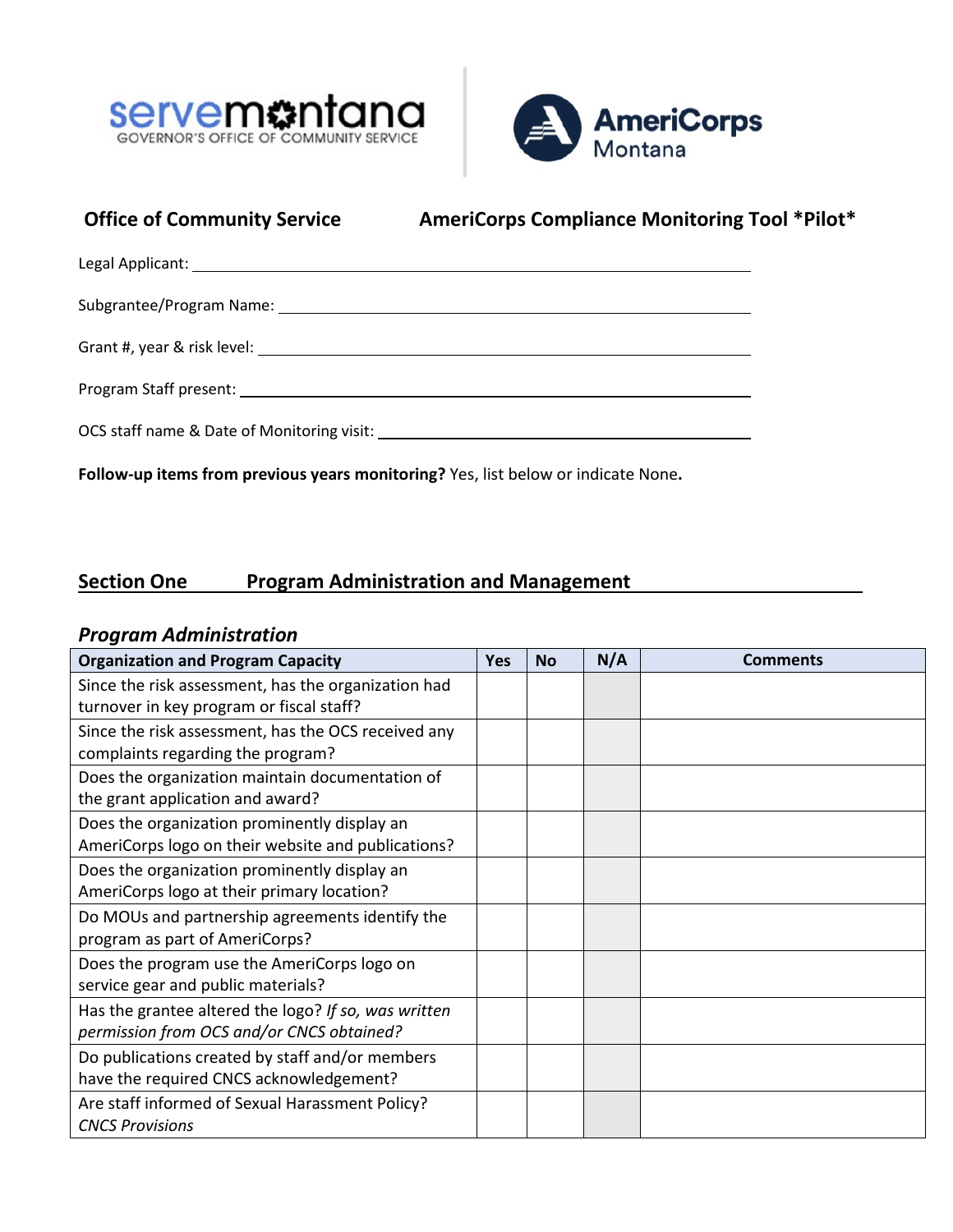| Organization & program capacity cont.            | Yes | <b>No</b> | N/A | Comment |
|--------------------------------------------------|-----|-----------|-----|---------|
| Does the program communicate staffing/program    |     |           |     |         |
| updates, issues & good ideas to OCS?             |     |           |     |         |
| Where can OCS provide technical support aimed at |     |           |     |         |
| increasing overall capacity?                     |     |           |     |         |
| Anything else?                                   |     |           |     |         |

| Drug Free Workplace Act of 1988                       | Yes | <b>No</b> | N/A | <b>Comment</b> |
|-------------------------------------------------------|-----|-----------|-----|----------------|
| Does the organization have a Drug Free Workplace      |     |           |     |                |
| policy and are staff informed of the policy?          |     |           |     |                |
| 45CFR 2545                                            |     |           |     |                |
| Does the organization post a Drug Free Workplace      |     |           |     |                |
| Act policy statement notifying employees, staff and   |     |           |     |                |
| volunteers that manufacturing, distributing,          |     |           |     |                |
| dispensing, possession or use of controlled           |     |           |     |                |
| substances is prohibited?                             |     |           |     |                |
| Does the program have a drug-free awareness           |     |           |     |                |
| program to inform employees and members about         |     |           |     |                |
| the dangers of drug abuse in the workplace, the       |     |           |     |                |
| policy and any available employee assistance          |     |           |     |                |
| programs?                                             |     |           |     |                |
| Does the organization notify employees and            |     |           |     |                |
| members that they must abide within the policy and    |     |           |     |                |
| notify the program within 5 days of any criminal      |     |           |     |                |
| drug statute conviction occurring in the              |     |           |     |                |
| workplace/service location?                           |     |           |     |                |
| Does the organization's policy include notifying OCS  |     |           |     |                |
| & CNCS within 10 days of receiving notification of    |     |           |     |                |
| any criminal drug statute conviction occurring in the |     |           |     |                |
| workplace/service location?                           |     |           |     |                |
| Does the organization take personnel action against   |     |           |     |                |
| the employee or member, up to and including           |     |           |     |                |
| termination? OR, require the employee or member       |     |           |     |                |
| to participate in an approved drug abuse assistance   |     |           |     |                |
| program within 30 days?                               |     |           |     |                |

| <b>Organization nondiscrimination (provisions)</b> | Yes | <b>No</b> | N/A | Comment |
|----------------------------------------------------|-----|-----------|-----|---------|
| Does the organization have a written policy on     |     |           |     |         |
| nondiscrimination?                                 |     |           |     |         |
| Does the organization/program notify stakeholders  |     |           |     |         |
| that grantee operations and members are subject to |     |           |     |         |
| the nondiscrimination requirements?                |     |           |     |         |
| Does the organization note an appropriate point of |     |           |     |         |
| contact for filing a complaint?                    |     |           |     |         |
| Anything else?                                     |     |           |     |         |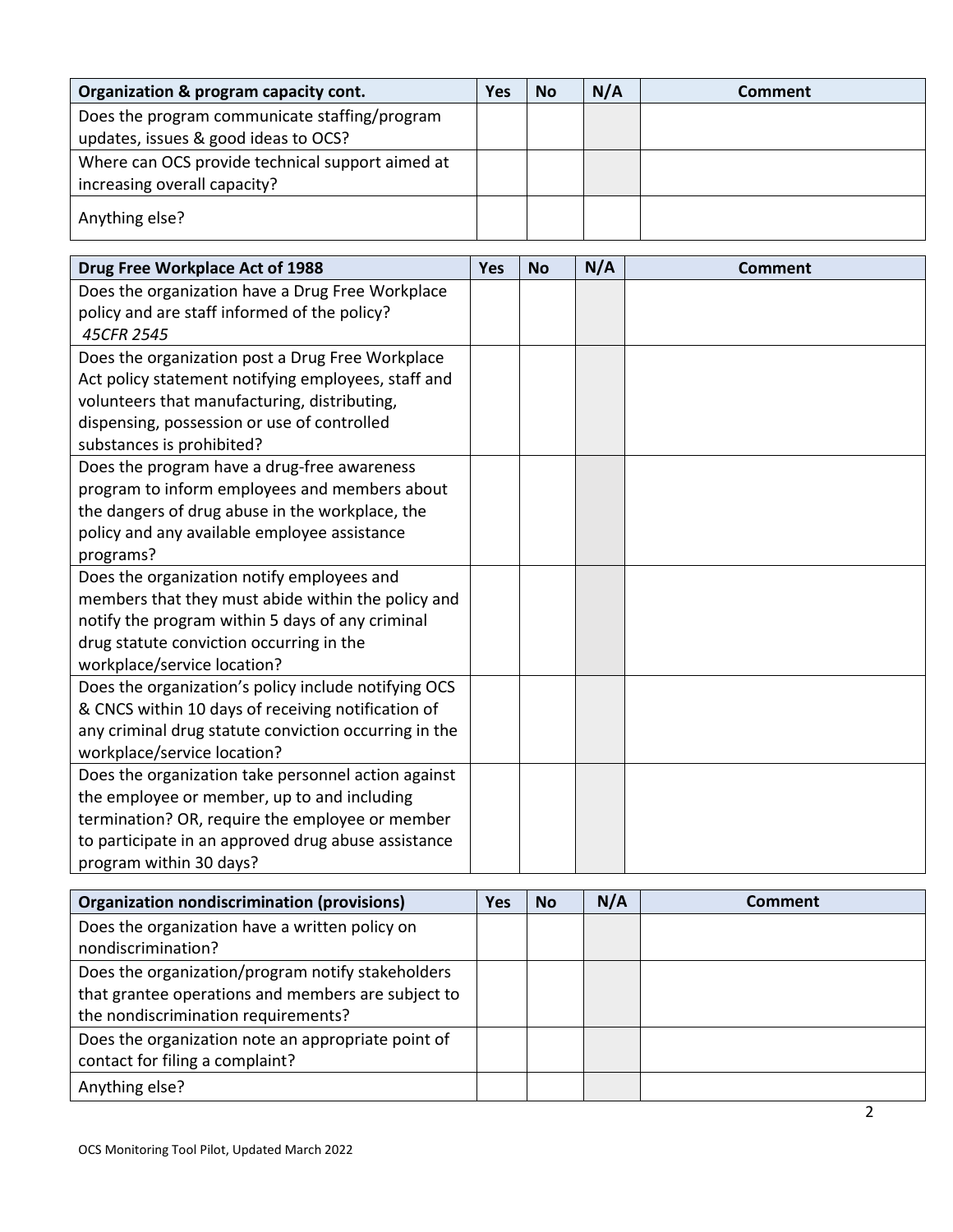| <b>Organization Reasonable Accommodation</b>          | Yes | <b>No</b> | N/A | Comment      |
|-------------------------------------------------------|-----|-----------|-----|--------------|
| Does the organization have a written policy on        |     |           |     |              |
| reasonable accommodation?                             |     |           |     |              |
| If yes, is the policy included on outreach and        |     |           |     |              |
| recruitment materials?                                |     |           |     |              |
| Have any accommodations been requested for this       |     |           |     |              |
| grant year?                                           |     |           |     |              |
| Are all reasonable accommodation requests             |     |           |     | If yes, how? |
| documented?                                           |     |           |     |              |
| If yes, what action steps have been taken to meet the |     |           |     |              |
| request?                                              |     |           |     |              |
| Best practice: Is the reasonable accommodation        |     |           |     |              |
| policy posted online?                                 |     |           |     |              |

| Organization supplementation, non-duplication &<br>non-displacement (USC 12367, Sect 177.42)                 | <b>Yes</b> | <b>No</b> | N/A | Comment |
|--------------------------------------------------------------------------------------------------------------|------------|-----------|-----|---------|
| How does the organization ensure that funds are not<br>used to duplicate services?                           |            |           |     |         |
| How does the organization/program ensure that<br>members do not displace a current position, or<br>employee? |            |           |     |         |
| Has the organization consulted with local labor<br>organizations?                                            |            |           |     |         |
| Anything else?                                                                                               |            |           |     |         |

### *Program Management*

| <b>Member Recruitment and Enrollment</b>            | <b>Yes</b> | <b>No</b> | N/A | <b>Comment</b> |
|-----------------------------------------------------|------------|-----------|-----|----------------|
| Does the organization have a member recruitment     |            |           |     |                |
| plan?                                               |            |           |     |                |
| How does the program promote opportunities to       |            |           |     |                |
| serve?                                              |            |           |     |                |
| What efforts are made to recruit a diverse corps,   |            |           |     |                |
| including people with disabilities?                 |            |           |     |                |
| Do recruitment materials identify the program as an |            |           |     |                |
| AmeriCorps program and include that members are     |            |           |     |                |
| eligible for an Education Award?                    |            |           |     |                |
| Do recruitment materials state that reasonable      |            |           |     |                |
| accommodations can be made for interviews and if    |            |           |     |                |
| selected, service activities?                       |            |           |     |                |
| How does the program ensure that members are        |            |           |     |                |
| selected in a fair and non-discriminatory manner?   |            |           |     |                |
| (45 CFR §2522.210(a), 2522.100(g) & 2540.210, AC.V) |            |           |     |                |
| Does each applicant go through the same             |            |           |     |                |
| application and selection process?                  |            |           |     |                |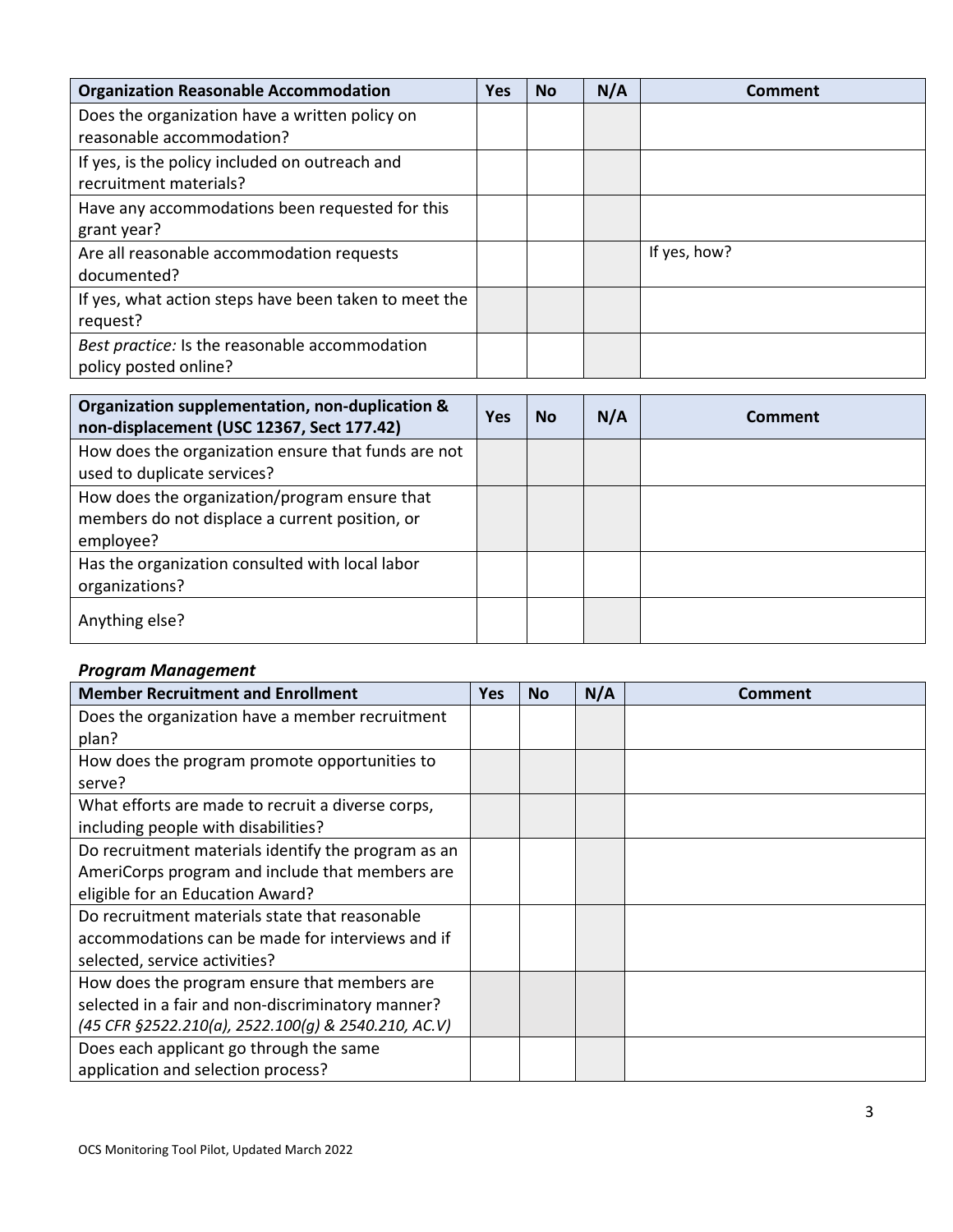| Did applicants have an equal number of interviews<br>and reference checks?                         |  |                        |
|----------------------------------------------------------------------------------------------------|--|------------------------|
| How is member eligibility verified? 45 CFR 2522.200                                                |  |                        |
| Does the organization have a procedure to ensure<br>that members are enrolled and exited in the My |  | What is the procedure? |
| AmeriCorps portal within 5 days?                                                                   |  |                        |

| <b>Member Service Agreement</b>                             | <b>Yes</b> | <b>No</b> | N/A | Comment |
|-------------------------------------------------------------|------------|-----------|-----|---------|
| Does the Service Agreement contain a position               |            |           |     |         |
| description that describes the position as service?         |            |           |     |         |
| Does the Service Agreement state the term of                |            |           |     |         |
| service, hours and amount of Education Award?               |            |           |     |         |
| When do the members sign the Service Agreement?             |            |           |     |         |
| Does the Service Agreement contain standards of<br>conduct? |            |           |     |         |
| Does the Service Agreement discuss Prohibited               |            |           |     |         |
| Activities? (45 CFR 2520.65)                                |            |           |     |         |
| Does the Service Agreement discuss allowable and            |            |           |     |         |
| unallowable fundraising? (45 CFR 2540.40-45)                |            |           |     |         |
| Does the Service Agreement discuss non-duplication          |            |           |     |         |
| and non-displacement? (45 CFR 2520.100)                     |            |           |     |         |
| Does the Service Agreement discuss compliance               |            |           |     |         |
| with the Drug Free Workplace Act?                           |            |           |     |         |
| Does the Service Agreement state requirements,              |            |           |     |         |
| terms, benefits and conditions of serving?                  |            |           |     |         |
| Does the Service Agreement discuss suspension and           |            |           |     |         |
| termination rules?                                          |            |           |     |         |
| Does the Service Agreement discuss release for              |            |           |     |         |
| cause and release for compelling personal                   |            |           |     |         |
| circumstances?                                              |            |           |     |         |
| Does the Service Agreement include a grievance              |            |           |     |         |
| procedure?                                                  |            |           |     |         |

| Grievance Procedure 45 CFR 2530.23                   | Yes | <b>No</b> | N/A | Comment           |
|------------------------------------------------------|-----|-----------|-----|-------------------|
| Have any grievances been filed during the program    |     |           |     | If yes, describe. |
| year?                                                |     |           |     |                   |
| Does the grievance procedure allow for Alternative   |     |           |     |                   |
| Dispute Resolution (ADR)?                            |     |           |     |                   |
| For matters unresolved through the ADR, is there a   |     |           |     |                   |
| formal grievance process?                            |     |           |     |                   |
| Does the policy call for binding arbitration?        |     |           |     |                   |
| Does the policy allow for evenly splitting costs?    |     |           |     |                   |
| Are grievance remedies listed?                       |     |           |     |                   |
| Does the grievance policy allow for reinstatement of |     |           |     |                   |
| members?                                             |     |           |     |                   |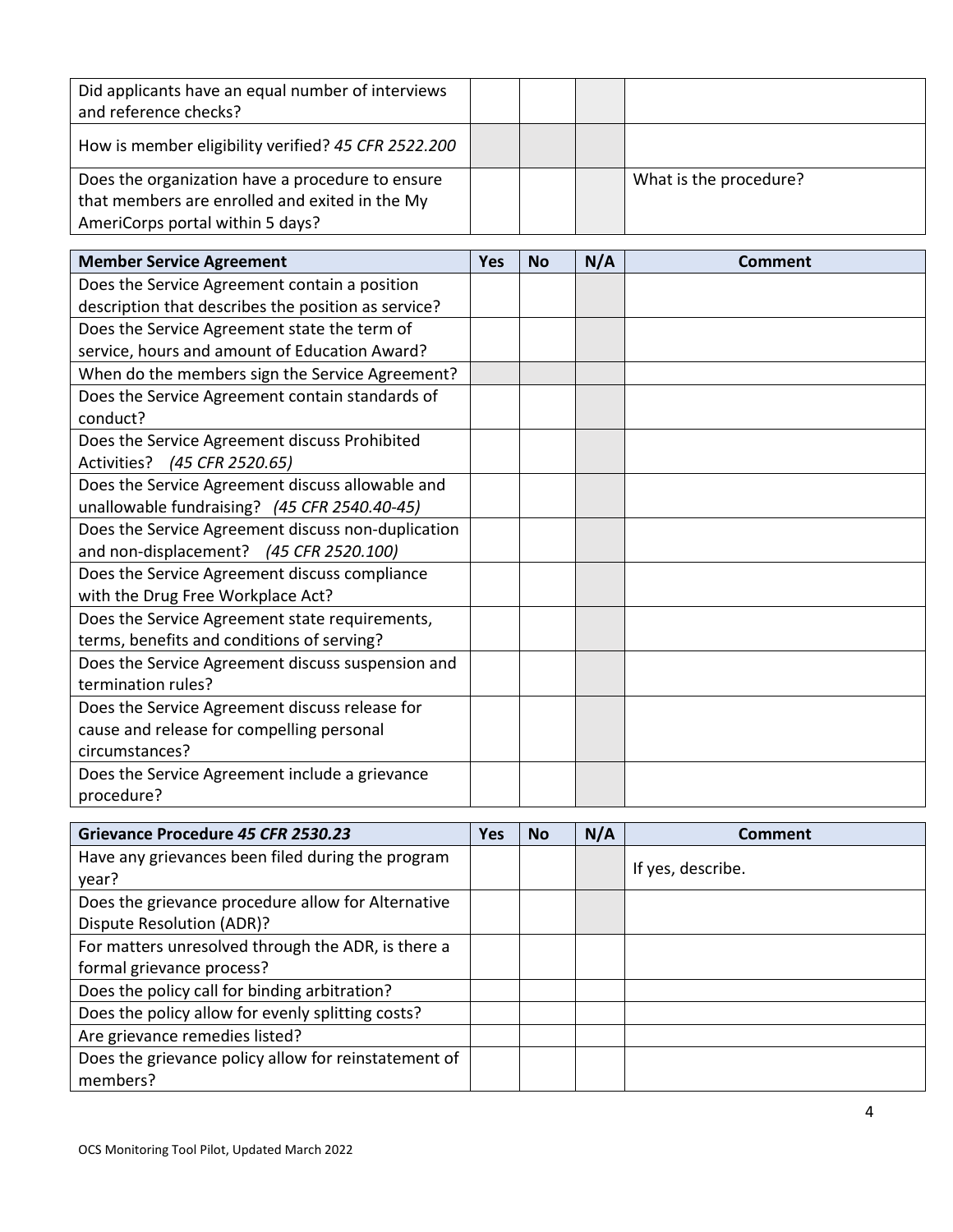| Grievance Procedure 45 CFR 2530.23 continued          | Yes | <b>No</b> | N/A | Comment |
|-------------------------------------------------------|-----|-----------|-----|---------|
| Best practice: Does the grievance policy cover all    |     |           |     |         |
| parties, including the public, service locations,     |     |           |     |         |
| applicants or anyone who may file a grievance?        |     |           |     |         |
| Best practice: Does the member handbook contain       |     |           |     |         |
| the grievance process?                                |     |           |     |         |
| Best practice: Is the grievance policy posted online? |     |           |     |         |

| <b>Service Location performance</b>                                                                                                                  | Yes | <b>No</b> | N/A | Comment                                                      |
|------------------------------------------------------------------------------------------------------------------------------------------------------|-----|-----------|-----|--------------------------------------------------------------|
| How does the program ensure that all members are<br>assigned to one primary service location within 8<br>days of members starting a term of service? |     |           |     | How many members serve at more than<br>one service location? |
| What is the protocol for monitoring service sites?<br>(Risk assessment? Schedule? Tool? Other?)                                                      |     |           |     |                                                              |
| Does the program have written documentation to<br>verify service location monitoring activities?                                                     |     |           |     |                                                              |
| How does the program ensure that service partners<br>follow AmeriCorps, state, and federal policies?                                                 |     |           |     | If yes, how? Checklist?                                      |

| In Service & Site Supervisors                           | <b>Yes</b> | <b>No</b> | N/A | <b>Comment</b>              |
|---------------------------------------------------------|------------|-----------|-----|-----------------------------|
| Are Members identified with service gear with           |            |           |     | If yes, how frequently?     |
| appropriate use of the AmeriCorps logo?                 |            |           |     |                             |
| (45CFR2522.10n)                                         |            |           |     |                             |
| What is the process for ensuring that member            |            |           |     |                             |
| service activities align with the position description? |            |           |     |                             |
| What is the process to ensure that members are not      |            |           |     |                             |
| engaging in Prohibited Activities?                      |            |           |     |                             |
| Does the program have a documented policy that          |            |           |     |                             |
| prohibits members supervising other members?            |            |           |     |                             |
| Is there a schedule for completing midterm (if          |            |           |     | If yes, what is the system? |
| applicable) and end of service evaluations?             |            |           |     |                             |
| How are Site Supervisors trained and prepared to        |            |           |     |                             |
| host one or more service member(s)?                     |            |           |     |                             |
|                                                         |            |           |     |                             |
| Does Site Supervisor training include review of the     |            |           |     |                             |
| <b>Prohibited Activities?</b>                           |            |           |     |                             |
| Do service locations prominently identify that          |            |           |     |                             |
| 'AmeriCorps is Serving Here'?                           |            |           |     |                             |
| How are service locations selected?                     |            |           |     |                             |
|                                                         |            |           |     |                             |
| Has the program reported any serious injuries or        |            |           |     |                             |
| fatalities to OCS Grants Manager?                       |            |           |     |                             |
| Does the program ban text messaging/use of cell         |            |           |     |                             |
| phones while operating a vehicle on official            |            |           |     |                             |
| business? E.O. 13513                                    |            |           |     |                             |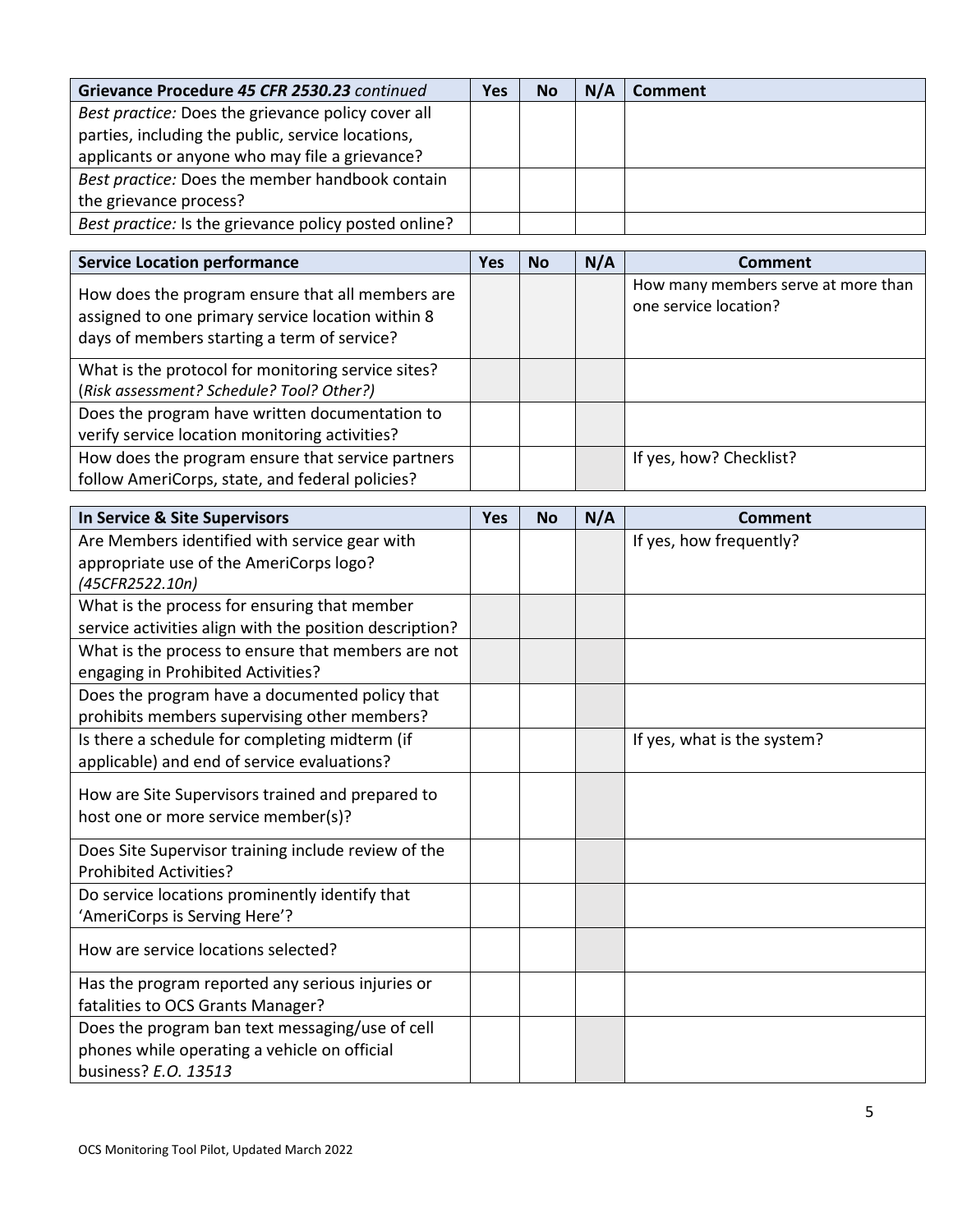| In Service & Site Supervisors continued           | Yes | <b>No</b> | $N/A$   Comment |
|---------------------------------------------------|-----|-----------|-----------------|
| Does the program policy allow members to serve on |     |           |                 |
| a jury without penalty?                           |     |           |                 |

| <b>Member Service Hours</b>                            | Yes        | <b>No</b> | N/A | <b>Comment</b>    |
|--------------------------------------------------------|------------|-----------|-----|-------------------|
| How does the program track hours to ensure that        |            |           |     | How?              |
| members will complete required service hours?          |            |           |     |                   |
|                                                        |            |           |     |                   |
| How does the program ensure that members do not        |            |           |     |                   |
| exceed 20% of term hours toward training/member        |            |           |     |                   |
| development?                                           |            |           |     |                   |
| How does the program ensure that members do not        |            |           |     |                   |
| commit more than 10% of their hours toward             |            |           |     |                   |
| fundraising?                                           |            |           |     |                   |
| What is the system that ensures time sheets are        |            |           |     | Briefly describe. |
| collected and approved within 30 days?                 |            |           |     |                   |
| What is the system to respond to members that are      |            |           |     | Briefly describe. |
| not current on timesheets and/or are behind on         |            |           |     |                   |
| hours?                                                 |            |           |     |                   |
|                                                        |            |           |     |                   |
| <b>Member Training and Documentation</b>               | <b>Yes</b> | <b>No</b> | N/A | <b>Comment</b>    |
| General description of member training plan.           |            |           |     |                   |
| Does the program provide member training               |            |           |     |                   |
| including program history, mission, benefits, service  |            |           |     |                   |
| activities, etc?                                       |            |           |     |                   |
| Are trainings held in accessible locations?            |            |           |     |                   |
| Do trainings follow an agenda?                         |            |           |     |                   |
| Does the program maintain a sign-in sheet for all      |            |           |     |                   |
| training events, including orientation, in service and |            |           |     |                   |
| end of service training events?                        |            |           |     |                   |
| Do sign-in sheets document date, time, location,       |            |           |     |                   |
| name of training, training provider and attendees?     |            |           |     |                   |
| Are members trained on Prohibited Activities?          |            |           |     |                   |

| <b>Performance Data &amp; Evaluation</b>                 | Yes | <b>No</b> | N/A | Comment |
|----------------------------------------------------------|-----|-----------|-----|---------|
| How does the program collect and aggregate data          |     |           |     |         |
| for demographic reporting?                               |     |           |     |         |
| How does the program collect data for performance        |     |           |     |         |
| measure reporting?                                       |     |           |     |         |
| Does the program measure what it intended to             |     |           |     |         |
| measure, as stated in the grant?                         |     |           |     |         |
| Is data centrally reported to facilitate quality control |     |           |     |         |
| and monitoring of the progress report?                   |     |           |     |         |
| How is data accuracy verified?                           |     |           |     |         |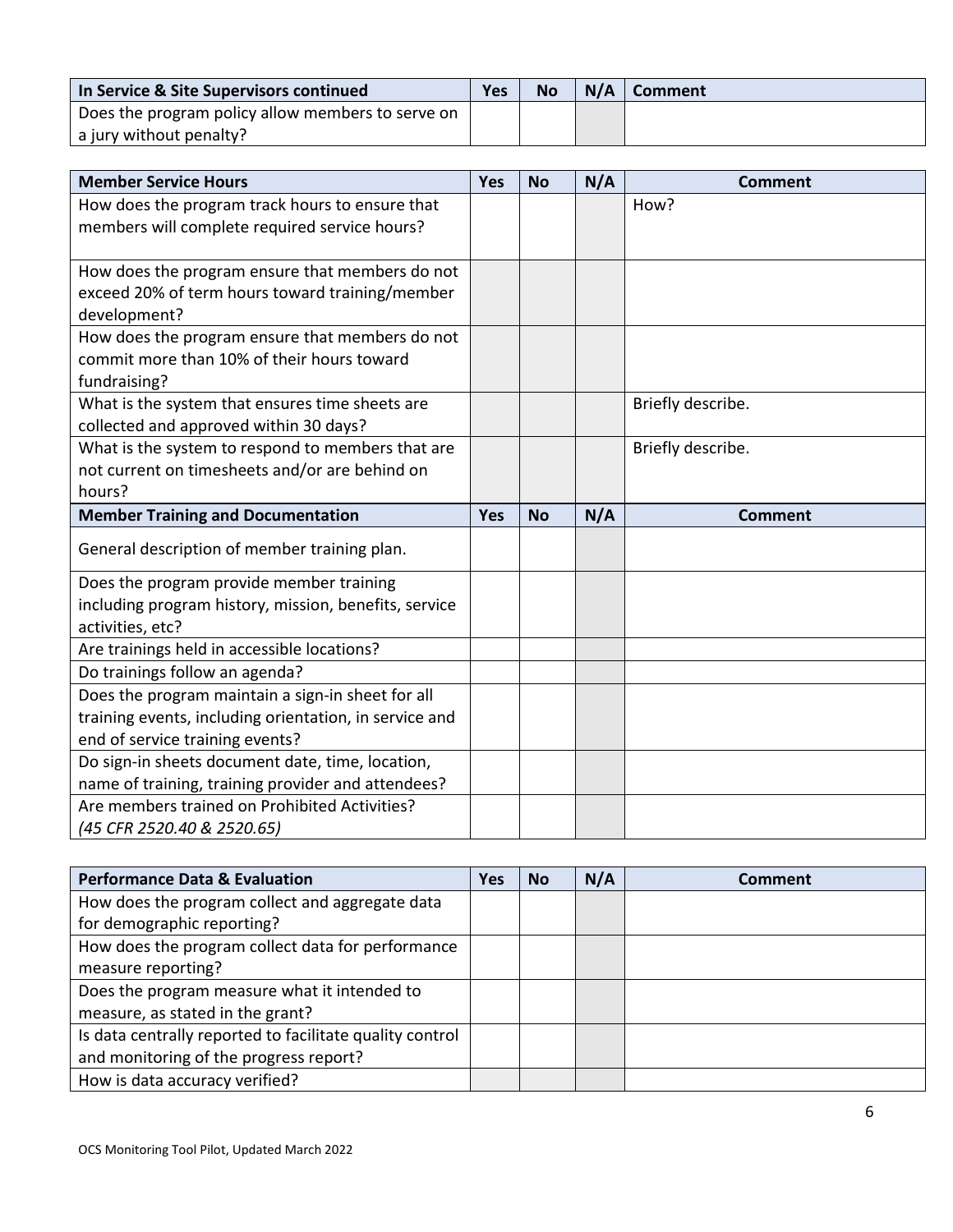| <b>Performance Data &amp; Evaluation continued</b>    | Yes | <b>No</b> | N/A | Comment   |
|-------------------------------------------------------|-----|-----------|-----|-----------|
| Does it appear that the information is sufficient for |     |           |     |           |
| the reported results?                                 |     |           |     |           |
| Is the reported data consistent with the approved     |     |           |     |           |
| performance measures and goals of the program?        |     |           |     |           |
| Has the program conducted an evaluation in this       |     |           |     |           |
| three year cycle?                                     |     |           |     |           |
| What plans are in place to conduct a program          |     |           |     | Describe. |
| evaluation?                                           |     |           |     |           |
|                                                       |     |           |     |           |
|                                                       |     |           |     |           |
| What else? Target adjustments? Other?                 |     |           |     |           |

| <b>Member Exit</b>                                 | Yes | <b>No</b> | N/A | Comment                     |
|----------------------------------------------------|-----|-----------|-----|-----------------------------|
| What is the process for ensuring that all members  |     |           |     |                             |
| have an end of service evaluation?                 |     |           |     |                             |
| Do members complete the exit form in the My        |     |           |     |                             |
| AmeriCorps Portal and the Program Director         |     |           |     |                             |
| approves and submits the exit form within 30 days? |     |           |     |                             |
| Is there a system to document early exits?         |     |           |     | If yes, what is the system? |
| (compelling personal, cause or when a member       |     |           |     |                             |
| cannot be located)?                                |     |           |     |                             |

| <b>Access to records</b>                                     | Yes | <b>No</b> | N/A | Comment      |
|--------------------------------------------------------------|-----|-----------|-----|--------------|
| Are all files, general, medical, CHC, and all other          |     |           |     | If yes, how? |
| sensitive information safeguarded?                           |     |           |     |              |
| How is access to <i>member files</i> limited to              |     |           |     |              |
| appropriate program staff, OCS staff and CNCS                |     |           |     |              |
| officials?                                                   |     |           |     |              |
| Are medical files kept separately from general               |     |           |     |              |
| member files? HIPAA requirement                              |     |           |     |              |
| How is access to <i>medical files</i> limited to appropriate |     |           |     |              |
| program staff?                                               |     |           |     |              |

| <b>Health and Child Care Benefits</b>               | Yes | No | N/A | Comment |
|-----------------------------------------------------|-----|----|-----|---------|
| Does the program have a health care policy for full |     |    |     |         |
| time members/those serving in a full time capacity? |     |    |     |         |
| If yes, does it meet the requirements in the Grant  |     |    |     |         |
| Provisions?                                         |     |    |     |         |
| In this program year are any members using the      |     |    |     |         |
| childcare benefit?                                  |     |    |     |         |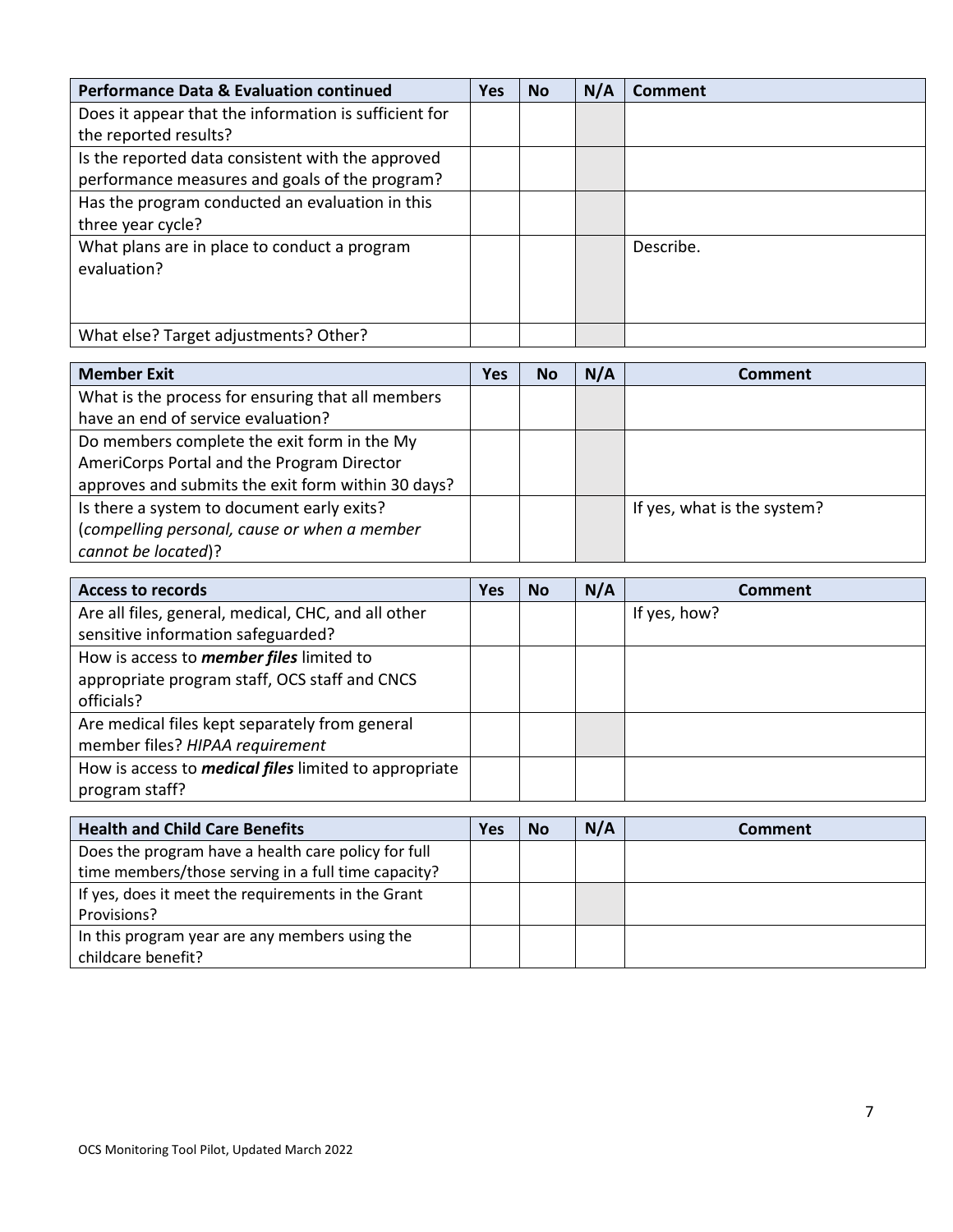# **Section Two** *Fiscal Review*

*This is NOT an audit.* This is a compliance review of organization and grant-related financial systems, policies, records, and documentation to help assess adequacy and the grantee's compliance with grant provisions and federal requirements. Leadership staff, financial, and program officials should be available for discussion, as needed.

| <b>Accounting System &amp; Management</b>             | <b>Yes</b> | <b>No</b> | N/A | <b>Comment</b>                     |
|-------------------------------------------------------|------------|-----------|-----|------------------------------------|
| Is documentation of recent monitoring report,         |            |           |     |                                    |
| findings, issues, and corrective actions on file?     |            |           |     |                                    |
| Can the grantee describe how the organization         |            |           |     |                                    |
| receives, expends, and accounts for CNCS and non-     |            |           |     |                                    |
| CNCS resources? Should have written policies and      |            |           |     |                                    |
| procedures for recording revenue and expenditures.    |            |           |     |                                    |
| The staff description of how they receive and account |            |           |     |                                    |
| for resources should follow the written procedures.   |            |           |     |                                    |
| Is an Audit Report, if needed, on file with OCS?      |            |           |     |                                    |
| (OMB Requirement)                                     |            |           |     |                                    |
| What is the accounting system (accrual, cash)?        |            |           |     |                                    |
| Does the grantee's accounting system track each       |            |           |     | Each funding source should have    |
| grant with separate accounting codes?                 |            |           |     | different accounting codes.        |
| Does the Chart of Accounts easily identify the        |            |           |     |                                    |
| AmeriCorps Program? (Federal / Grantee)               |            |           |     |                                    |
| Can the grantee demonstrate that the totals in the    |            |           |     |                                    |
| accounting records for the appropriate timeframe      |            |           |     | If no, explain.                    |
| support expenditures reported on the FFR?             |            |           |     |                                    |
| Is the program on track to fully expend the grant?    |            |           |     | If no, explain.                    |
| Are all tax and insurance requirements in             |            |           |     |                                    |
| compliance, such as general liability, FICA, income   |            |           |     |                                    |
| tax, and workers comp?                                |            |           |     |                                    |
| Is current insurance documentation on file?           |            |           |     |                                    |
| Does insurance coverage meet contract                 |            |           |     |                                    |
| requirements? (General liability: \$1M/occurrence,    |            |           |     |                                    |
| \$2M Aggregate, motor vehicle: \$1M/occurrence)       |            |           |     |                                    |
| Are member living allowances being disbursed in       |            |           |     |                                    |
| congruence with AmeriCorps Regulation?                |            |           |     |                                    |
| How does the program ensure that AmeriCorps           |            |           |     |                                    |
| members are excluded from Unemployment                |            |           |     |                                    |
| Insurance contributions?                              |            |           |     |                                    |
|                                                       |            |           |     |                                    |
| Do Accounting records reconcile to the Periodic       |            |           |     |                                    |
| Expense Report (PER) submitted and approved?          |            |           |     |                                    |
| (Federal / Grantee)                                   |            |           |     |                                    |
| What is budgeted match?                               |            |           |     | Fixed Award = $N/A$                |
|                                                       |            |           |     | Dollar Amount: \$<br>Percent:<br>% |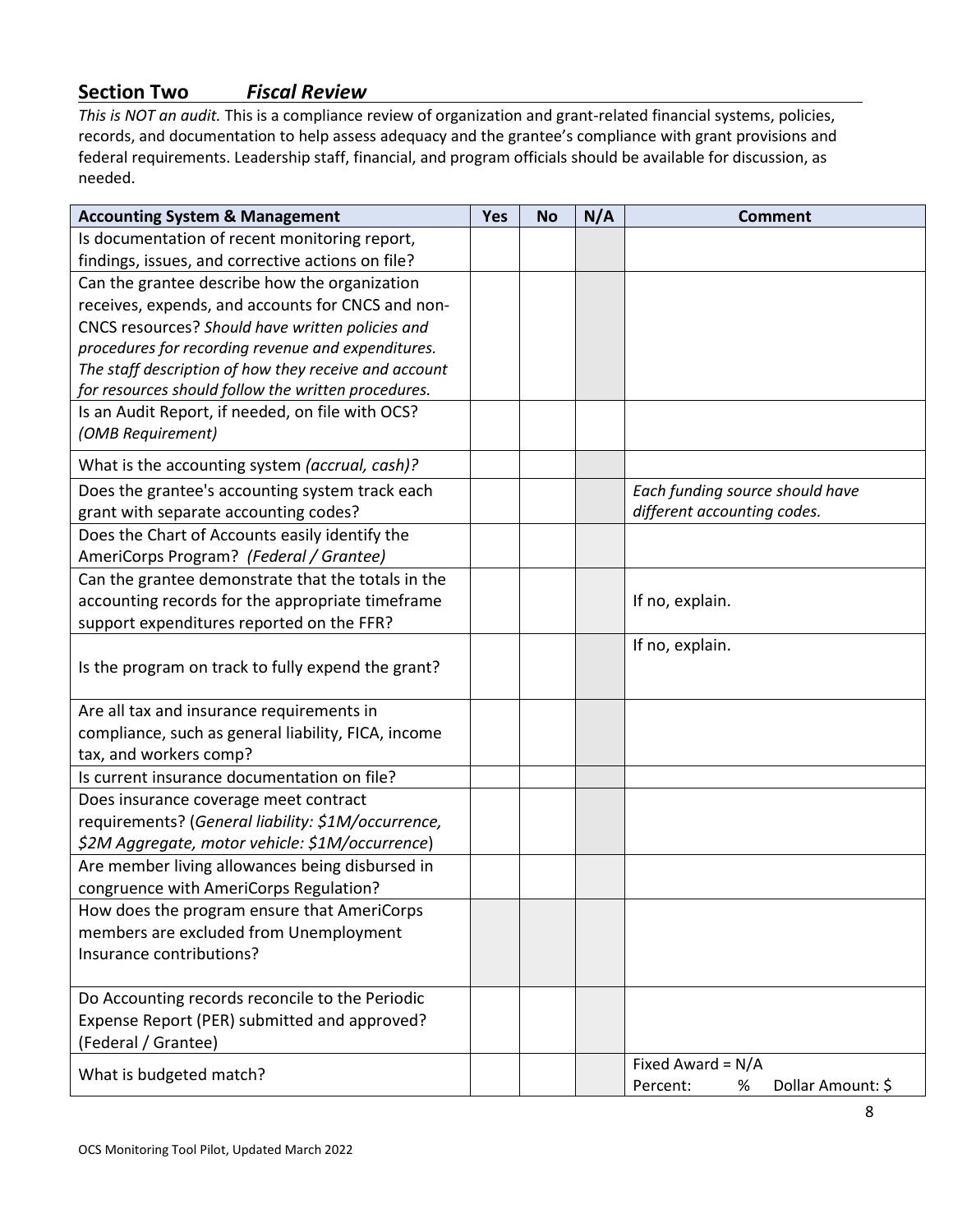| <b>Accounting System &amp; Management continued</b>                      | Yes | <b>No</b> | N/A | <b>Comment</b>                                   |
|--------------------------------------------------------------------------|-----|-----------|-----|--------------------------------------------------|
| Has the program met the budgeted match?                                  |     |           |     | % met $=$                                        |
| Has the organization entered a current Federally                         |     |           |     | Fixed Award = N/A                                |
| Approved Indirect Cost Rate in eGrants?                                  |     |           |     |                                                  |
| Is the organizations IDCR current on file with OCS?                      |     |           |     | If no, request a copy.                           |
| With regard to the 5% cap on the CNCS share of the                       |     |           |     |                                                  |
| IDCR, how does the organization apply the rate?                          |     |           |     |                                                  |
| (45CFR2510.20 & 2521.95, 2CFR200)                                        |     |           |     |                                                  |
| Does the grantee claim in-kind match on the grant?                       |     |           |     |                                                  |
| If no, what kind of match is used and how is it<br>$\bullet$<br>tracked? |     |           |     |                                                  |
| If yes, are in-kind contributions recorded in the<br>$\bullet$           |     |           |     |                                                  |
| accounting system for the project?                                       |     |           |     |                                                  |
|                                                                          |     |           |     |                                                  |
| If yes, does the voucher include the following items?                    |     |           |     | Identify and explain any missing items           |
| Name of donor and date of contribution?                                  |     |           |     | or request a copy of the voucher.                |
|                                                                          |     |           |     |                                                  |
| Description the contribution?                                            |     |           |     |                                                  |
| Value of the contribution?                                               |     |           |     |                                                  |
| Signature of the donor?                                                  |     |           |     |                                                  |
|                                                                          |     |           |     | If the project is part of a larger organization, |
| Statement that donor verifies funds are not                              |     |           |     | it should use a form that clearly shows that     |
| from other Federal sources (unless authorized                            |     |           |     | the donation is intended for use to the          |
| by law)                                                                  |     |           |     | project.                                         |
|                                                                          |     |           |     |                                                  |
| Are matching funds being expended as budgeted?                           |     |           |     |                                                  |
| Does the grant generate program income?                                  |     |           |     | If yes, briefly describe.                        |
| If yes, do the accounting records reconcile to                           |     |           |     |                                                  |
| income reported? (Federal / Grantee)                                     |     |           |     | If not, please explain.                          |
| Does the grantee have an inventory system for                            |     |           |     |                                                  |
| equipment purchased by the grant? (2CFR200.439                           |     |           |     |                                                  |
| defines equipment with a threshold of \$5,000.)                          |     |           |     |                                                  |
|                                                                          |     |           |     |                                                  |

| <b>Petty Cash</b>                                                                                           | Yes | <b>No</b> | N/A | Comment |
|-------------------------------------------------------------------------------------------------------------|-----|-----------|-----|---------|
| Does the organization maintain petty cash that<br>relates to the AmeriCorps grant?                          |     |           |     |         |
| If yes, is petty cash reimbursed by check and are<br>disbursements reviewed and reconciled at that<br>time? |     |           |     |         |
| If yes, are petty cash receipts cancelled upon fund<br>reimbursement to prevent reuse?                      |     |           |     |         |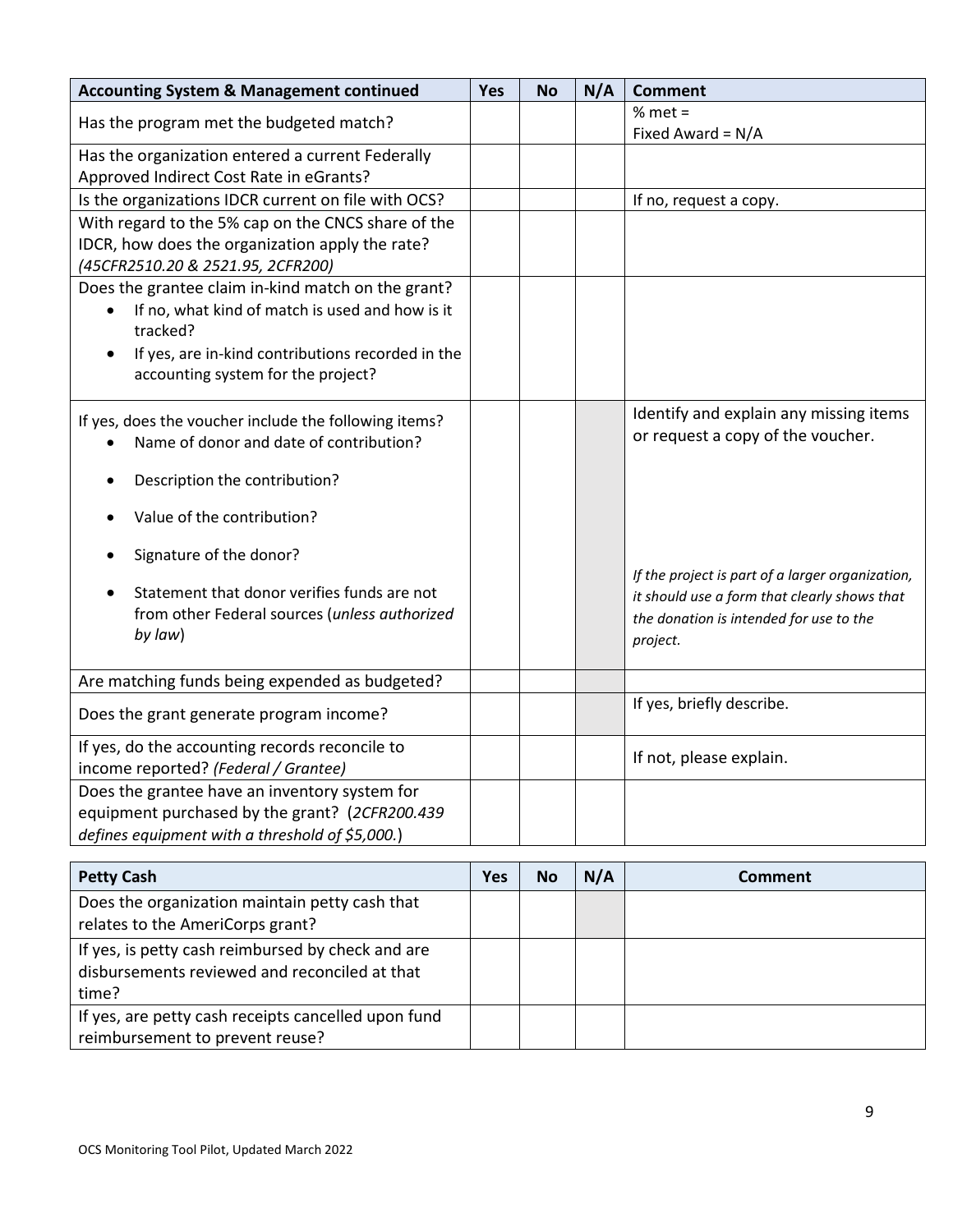| <b>Internal Controls</b>                              | <b>Yes</b> | <b>No</b> | N/A | Comment |
|-------------------------------------------------------|------------|-----------|-----|---------|
| Is there an organizational chart showing placement    |            |           |     |         |
| of individuals responsible for financial and          |            |           |     |         |
| programmatic operations?                              |            |           |     |         |
| Are internal controls in place to delegate authority  |            |           |     |         |
| and identify staff responsibilities?                  |            |           |     |         |
| Does someone other than the AmeriCorps program        |            |           |     |         |
| director reconcile bank statements on a monthly       |            |           |     |         |
| basis?                                                |            |           |     |         |
| Are checks signed by two people, one of whom is       |            |           |     |         |
| not involved in preparation of checks?                |            |           |     |         |
| Have receipts/vouchers/source documents for each      |            |           |     |         |
| purchase or expenditure been signed/approved?         |            |           |     |         |
| Are staff travel forms signed by traveler and         |            |           |     |         |
| approved by supervisor?                               |            |           |     |         |
| Is a list of authorized signers maintained & current? |            |           |     |         |

| <b>Fixed Award only section</b>                                                                                                                                    | <b>Yes</b> | <b>No</b> | N/A | Comment |
|--------------------------------------------------------------------------------------------------------------------------------------------------------------------|------------|-----------|-----|---------|
| Explain the organizations Fixed Award funding<br>contributions structure, is what is described in the<br>grant as Source of Match align with what is<br>described? |            |           |     |         |
| How is the Fixed Award grant type functioning for                                                                                                                  |            |           |     |         |
| the organization overall?                                                                                                                                          |            |           |     |         |
| How does the organization cover cash flow prior to                                                                                                                 |            |           |     |         |
| reimbursement on the Fixed Award?                                                                                                                                  |            |           |     |         |
| How are member hours verified?                                                                                                                                     |            |           |     |         |
| How do you ensure that program income is                                                                                                                           |            |           |     |         |
| expended within the grant period?                                                                                                                                  |            |           |     |         |
| <b>Fixed Award only section continued</b>                                                                                                                          | <b>Yes</b> | <b>No</b> | N/A | Comment |
| Is there program income that will be carried forward                                                                                                               |            |           |     |         |
| into the next program year?                                                                                                                                        |            |           |     |         |
| How can OCS support your success as a Fixed Award                                                                                                                  |            |           |     |         |
| grantee?                                                                                                                                                           |            |           |     |         |

#### **Follow-up needed?**

Questions from today's site visit or in general regarding financial requirements?

How can the Governor's Office of Community Service best support you in meeting financial requirements?

Is there anything else you would like us to review regarding the financials that would be helpful?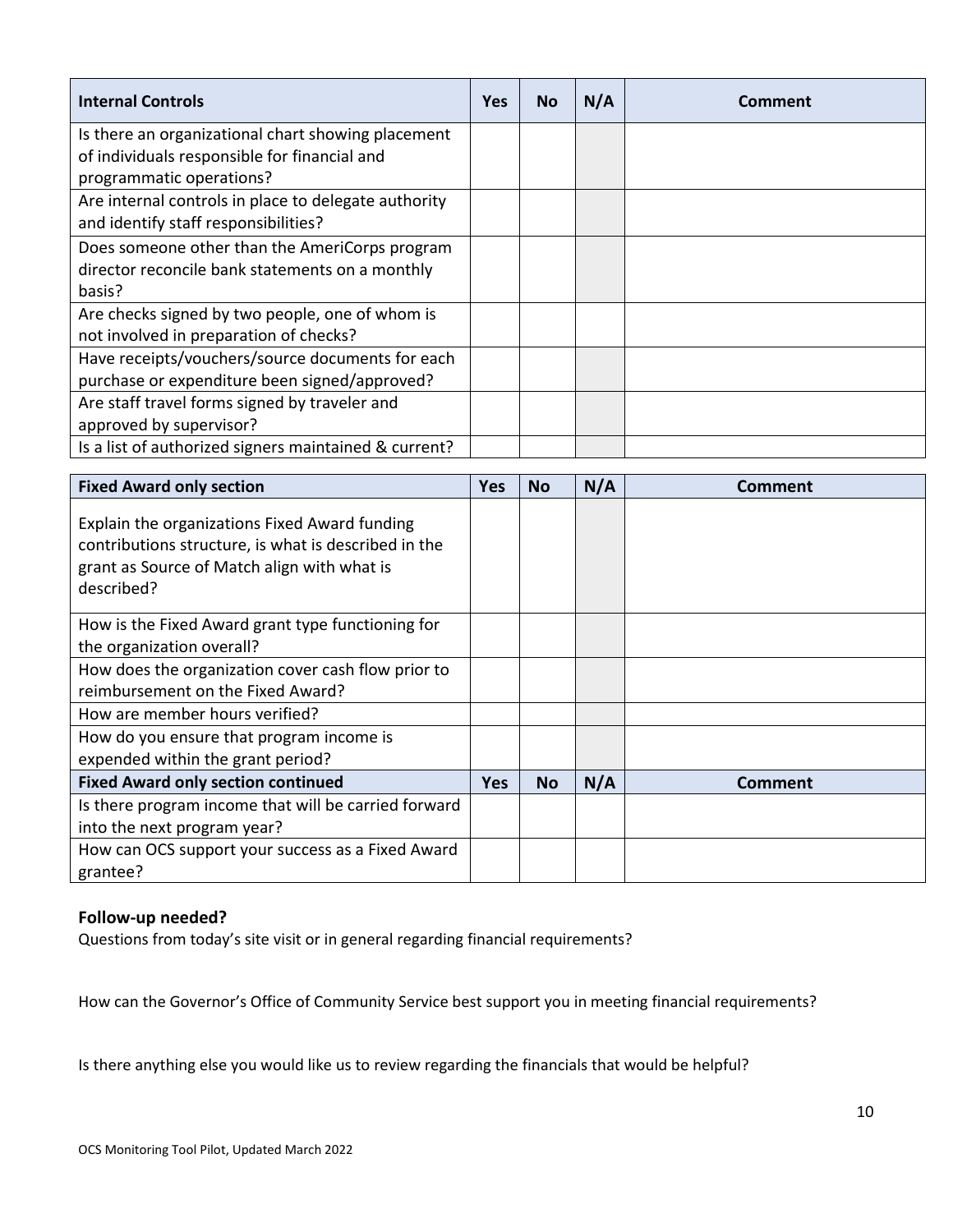# **Fiscal Sampling, line item budget only.**

Review one or more PERs and select transactions to review. Document review below.

| Item | <b>Amount</b> | <b>Charged to?</b> | <b>Supporting</b><br>documentation<br>complete? | In approved<br><b>AmeriCorps</b><br>budget? | <b>Remarks?</b> |
|------|---------------|--------------------|-------------------------------------------------|---------------------------------------------|-----------------|
|      |               |                    |                                                 |                                             |                 |
|      |               |                    |                                                 |                                             |                 |
|      |               |                    |                                                 |                                             |                 |
|      |               |                    |                                                 |                                             |                 |
|      |               |                    |                                                 |                                             |                 |

### **Timesheet Review** two timesheets; review more if errors are thematic.

| <b>Employee Name</b>                                                                                                                                                                                                              | <b>Time period</b> |            |           | <b>Funding Sources Used</b> |  |  |
|-----------------------------------------------------------------------------------------------------------------------------------------------------------------------------------------------------------------------------------|--------------------|------------|-----------|-----------------------------|--|--|
|                                                                                                                                                                                                                                   |                    |            |           |                             |  |  |
|                                                                                                                                                                                                                                   |                    |            |           |                             |  |  |
| <b>Monitor Observations- Timesheets</b>                                                                                                                                                                                           |                    | <b>Yes</b> | <b>No</b> | <b>Observations</b>         |  |  |
| Do the timesheets substantiate expenditures charged to AmeriCorps?                                                                                                                                                                |                    |            |           |                             |  |  |
| Are timesheets signed and dated by an appropriate supervisor or<br>designated authority?                                                                                                                                          |                    |            |           |                             |  |  |
| Is there evidence that any staff time spent fundraising is not charged to<br>the AmeriCorps grant? No part of the development director or<br>fundraising staff may be charged to the federal portion of the grant. CFR<br>2520.65 |                    |            |           |                             |  |  |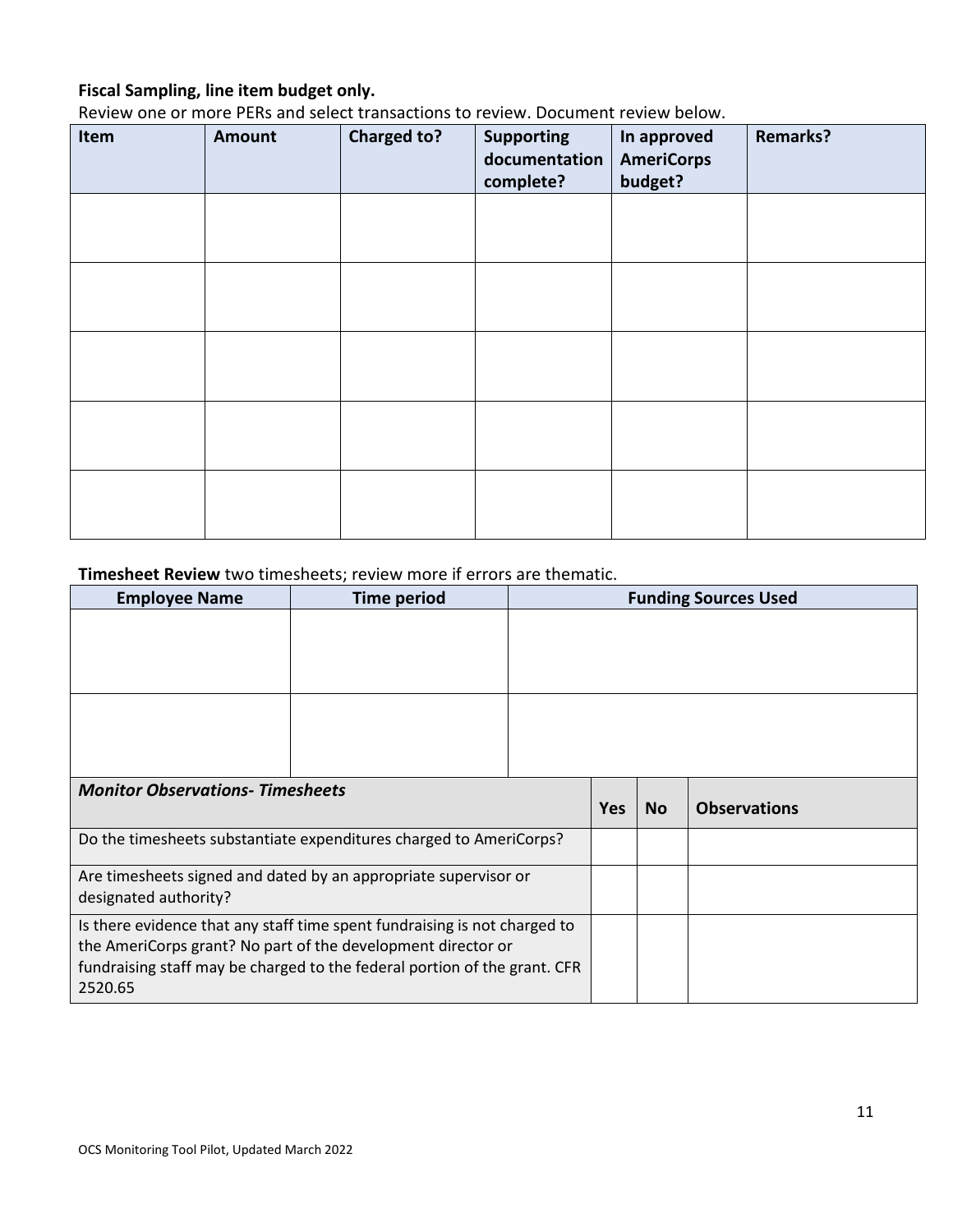**Travel Vouchers** *Review two travel vouchers with supporting documentation; review more if thematic errors.*

|                                                                                                                        | . .                      |                               |                     |
|------------------------------------------------------------------------------------------------------------------------|--------------------------|-------------------------------|---------------------|
| <b>Employee Name</b>                                                                                                   | <b>Reason for Travel</b> | Payment<br>Method &<br>Amount | <b>Funding Code</b> |
|                                                                                                                        |                          |                               |                     |
|                                                                                                                        |                          |                               |                     |
| <b>Monitor Observations- Travel</b><br><b>Expenditures</b>                                                             | <b>Yes</b>               | <b>No</b>                     | <b>Observations</b> |
| Did the travel expenditures reviewed<br>appear allowable?                                                              |                          |                               |                     |
| Did the supporting documentation<br>appear adequate, including appropriate<br>justification for travel costs incurred? |                          |                               |                     |

# *Member File Review Sheet*: *Run, print and refer to member roster and time cycle reports.*

| <b>Total members:</b>                                  |            |           | # of files selected for review: |                |
|--------------------------------------------------------|------------|-----------|---------------------------------|----------------|
| <b>Member file review</b>                              | <b>Yes</b> | <b>No</b> | N/A                             | <b>Comment</b> |
| Member name & eGrants enrollment date                  |            |           |                                 |                |
| Start date on Member Service Agreement                 |            |           |                                 |                |
| Was the 30 day enrollment requirement met?             |            |           |                                 |                |
| Member eGrants exit date                               |            |           |                                 |                |
| Exit date on Member Service Agreement                  |            |           |                                 |                |
| Is the Member Service Agreement signed and dated by    |            |           |                                 |                |
| the member, if applicable, a parent/guardian?          |            |           |                                 |                |
| Date of first hour served                              |            |           |                                 |                |
| Did the member serve hours prior to the start date     |            |           |                                 |                |
| listed on the Service Agreement?                       |            |           |                                 |                |
| Eligibility (provisions & 45CFR2522.910)               | <b>Yes</b> | <b>No</b> | N/A                             | Comment        |
| Is there a current application on file?                |            |           |                                 |                |
| Is the member at least 17 years old?                   |            |           |                                 |                |
| If the member is under 18 years old is                 |            |           |                                 |                |
| parental/guardian consent in writing?                  |            |           |                                 |                |
| Proof of citizenship on file or documented as verified |            |           |                                 |                |
| by program staff?                                      |            |           |                                 |                |
| Does the program verify that the member earned a       |            |           |                                 |                |
| high school diploma or equivalent?                     |            |           |                                 |                |
| Are members engaged in tutoring?                       |            |           |                                 |                |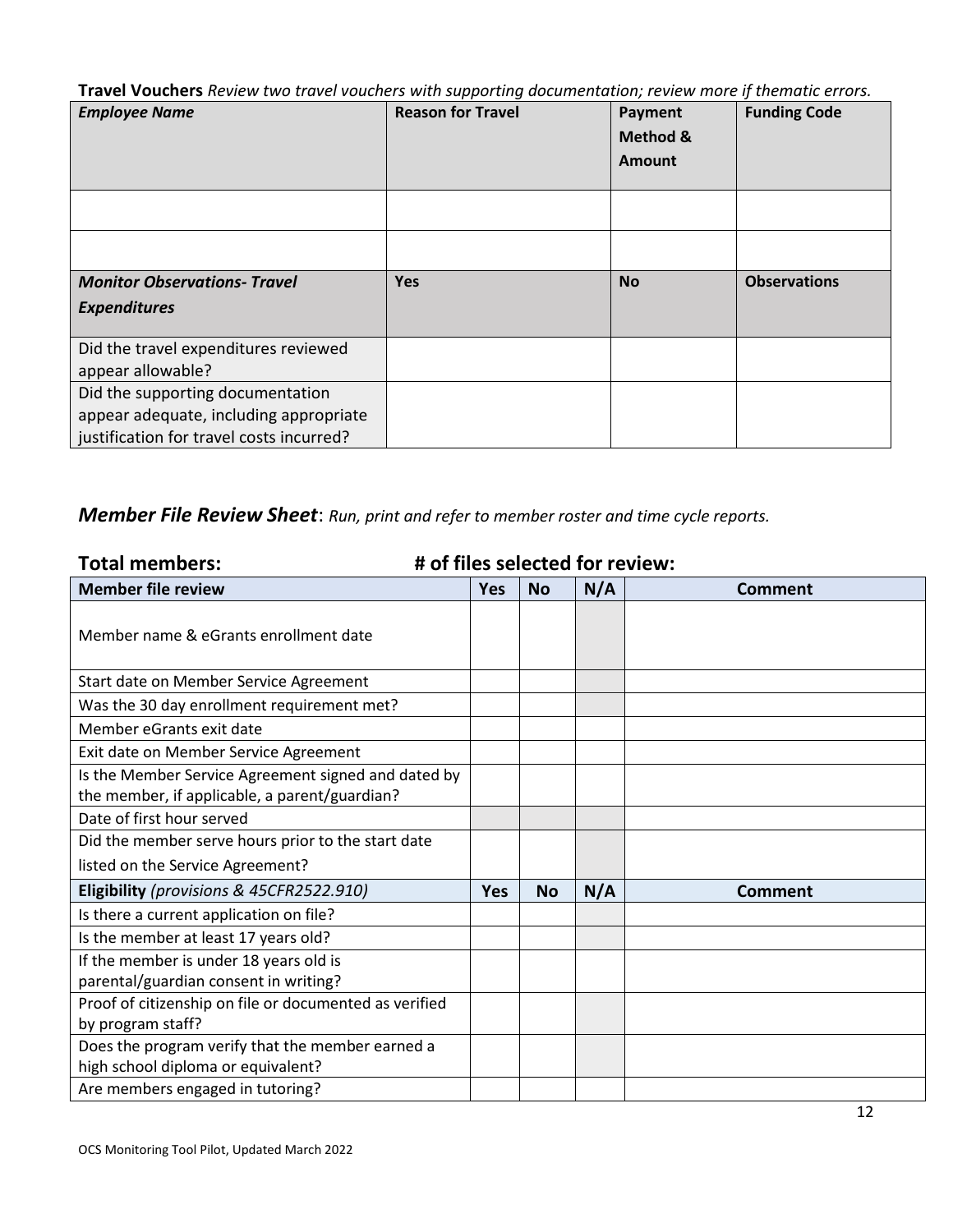| <b>National Service Criminal History Checks</b>              | <b>Yes</b> | <b>No</b> | N/A | <b>Comment</b>      |
|--------------------------------------------------------------|------------|-----------|-----|---------------------|
| Is there a CHC consent form signed by the candidate          |            |           |     |                     |
| agreeing to undergo checks, including the statement          |            |           |     |                     |
| that selection for the position is contingent upon           |            |           |     |                     |
| results?                                                     |            |           |     |                     |
| Proof of citizenship on file or documented as verified       |            |           |     |                     |
| by program staff?                                            |            |           |     |                     |
| NSOPW copy of results in file?                               |            |           |     |                     |
| Does the name run through the NSOPW match the                |            |           |     |                     |
| identification documents?                                    |            |           |     |                     |
| Are all states included in the NSOPW?                        |            |           |     |                     |
| If there are individuals on the NSOPW with the same          |            |           |     |                     |
| name as the AmeriCorps applicant, does the program           |            |           |     |                     |
| document that the candidate is not one of the results?       |            |           |     |                     |
| <b>Montana State Check</b>                                   | <b>Yes</b> | <b>No</b> | N/A | <b>Comment</b>      |
| Date completed                                               |            |           |     |                     |
| Was the check completed prior to the start of service?       |            |           |     |                     |
| Did the program use the Montana State Repository?            |            |           |     |                     |
| Do the results contain hits?                                 |            |           |     |                     |
|                                                              |            |           |     |                     |
| If so, does the program document their review?               |            |           |     |                     |
| <b>State of Residence Check</b>                              | <b>Yes</b> | <b>No</b> | N/A | <b>Comment</b>      |
| Is the member from a state other than MT?                    |            |           |     | If yes, what state? |
| Date completed                                               |            |           |     |                     |
| Did the program use the approved State Repository?           |            |           |     |                     |
| Was the check completed prior to the start of service?       |            |           |     |                     |
| Do the results contain hits?                                 |            |           |     |                     |
|                                                              |            |           |     |                     |
| If so, does the program document their review?               |            |           |     |                     |
| <b>FBI Check</b>                                             | <b>Yes</b> | <b>No</b> | N/A | <b>Comment</b>      |
| Date completed                                               |            |           |     |                     |
| Was the check completed prior to the start of service?       |            |           |     |                     |
| Do the results contain hits?                                 |            |           |     |                     |
|                                                              |            |           |     |                     |
| If so, does the program document their review?               |            |           |     |                     |
| <b>All checks</b>                                            | <b>Yes</b> | <b>No</b> | N/A | <b>Comment</b>      |
| Are the results of all NSCHC included in the member<br>file? |            |           |     |                     |
| Does the program provide opportunities for the               |            |           |     |                     |
| applicant to review and challenge the factual accuracy       |            |           |     |                     |
| of a result before action is taken to exclude the            |            |           |     |                     |
| applicant from the position?                                 |            |           |     |                     |
| Does the program maintain a document stating that            |            |           |     |                     |
| checks were completed and that the results were              |            |           |     |                     |
| considered as part of the selection process?                 |            |           |     |                     |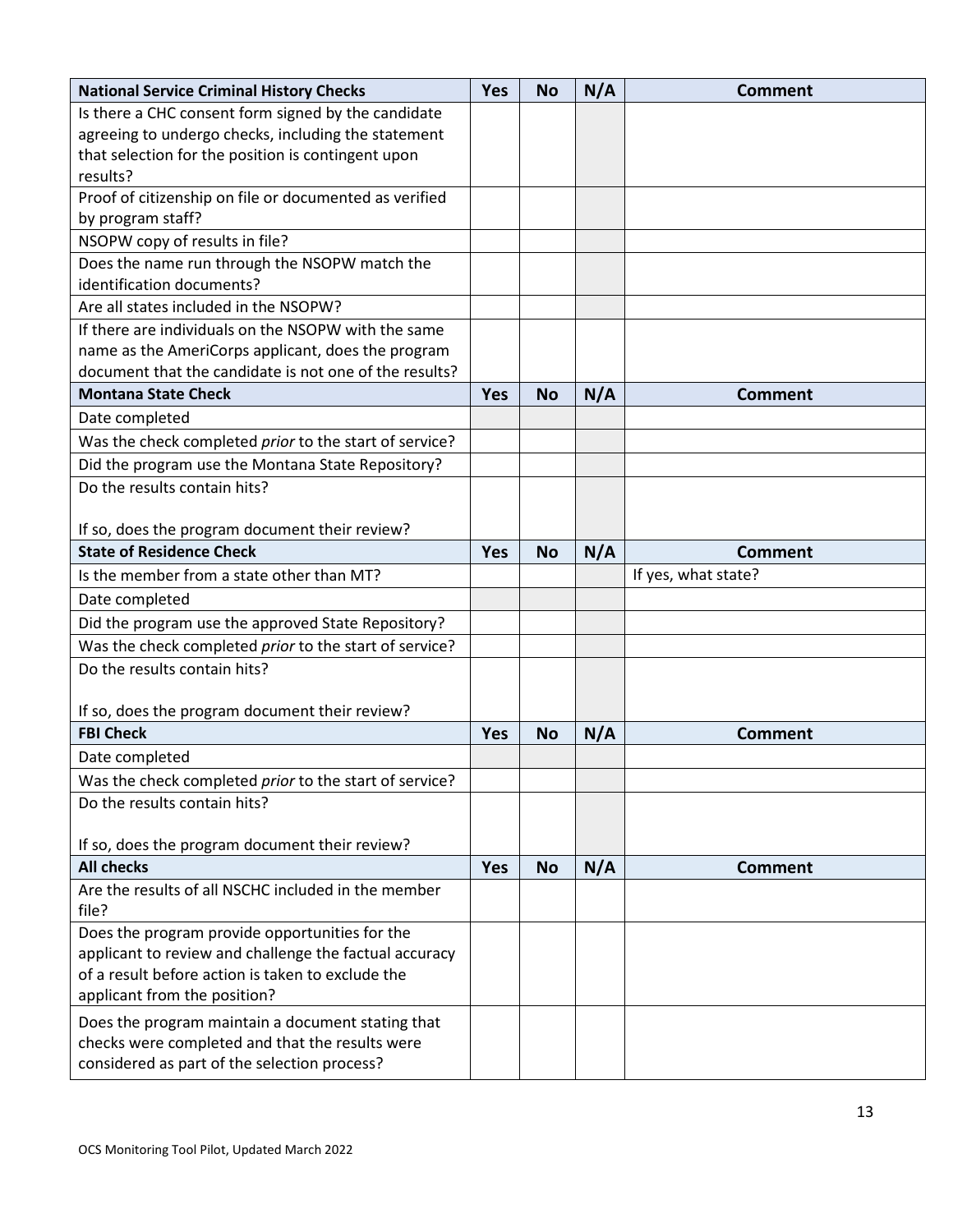| <b>Member onboarding</b>                                                          | <b>Yes</b> | <b>No</b> | N/A | <b>Comment</b>  |
|-----------------------------------------------------------------------------------|------------|-----------|-----|-----------------|
| Does the program have a signed W-4 tax form for this                              |            |           |     |                 |
| member?                                                                           |            |           |     |                 |
| Does the file contain a signed photo release?                                     |            |           |     |                 |
| Is the member's acceptance or denial of healthcare                                |            |           |     |                 |
| benefits documented?                                                              |            |           |     |                 |
| Is the member utilizing the childcare benefit?                                    |            |           |     |                 |
| If yes, does the program have eligibility<br>$\bullet$                            |            |           |     |                 |
| documentation?                                                                    |            |           |     |                 |
| <b>Member Timesheets</b>                                                          | <b>Yes</b> | <b>No</b> | N/A | <b>Comment</b>  |
| Are timesheets signed and dated by the member and a                               |            |           |     |                 |
| staff person that is the designated supervisor?                                   |            |           |     |                 |
| Are member timesheets current within 30 days?                                     |            |           |     | If no, explain. |
| Do timesheets match the hours reported on the                                     |            |           |     |                 |
| program tracking tool?                                                            |            |           |     |                 |
| Do fundraising hours exceed 10% of the total hours?                               |            |           |     |                 |
| Do training/member development hours exceed 20%<br>of the total hours?            |            |           |     |                 |
| From the timesheet activity descriptions, are the                                 |            |           |     |                 |
| member's activities allowable?                                                    |            |           |     |                 |
| From the timesheet activity descriptions, do the                                  |            |           |     |                 |
| member's activities align with the focus of the                                   |            |           |     |                 |
| approved grant?                                                                   |            |           |     |                 |
| <b>Member Midterm Performance Evaluation</b>                                      | <b>Yes</b> | <b>No</b> | N/A | Comment         |
| Has a midterm evaluation been scheduled or                                        |            |           |     |                 |
| conducted with the member?                                                        |            |           |     |                 |
| Best practice- Does the program evaluation form list<br>progress on hours served? |            |           |     |                 |
| Best practice- Does the program evaluation form                                   |            |           |     |                 |
| require both the designated site supervisor and the                               |            |           |     |                 |
| member's signature?                                                               |            |           |     |                 |
| <b>Member Change of Status</b>                                                    | <b>Yes</b> | <b>No</b> | N/A | <b>Comment</b>  |
| Has the member been suspended and/ or reinstated?                                 |            |           |     |                 |
|                                                                                   |            |           |     |                 |
| If yes, is there adequate documentation in the file?                              |            |           |     |                 |
| Has the member's term of service changed?                                         |            |           |     |                 |
| If yes, is there adequate documentation in the file?                              |            |           |     |                 |
| If yes, is the change of status date in the file consistent                       |            |           |     |                 |
| with eGrants?                                                                     |            |           |     |                 |
| If yes, was the change of status documented within 30                             |            |           |     |                 |
| days?                                                                             |            |           |     |                 |
| <b>Member Exit &amp; End of Service Evaluation</b>                                | Yes        | <b>No</b> | N/A | <b>Comment</b>  |
| Is the member exited in eGrants?                                                  |            |           |     |                 |
| If yes, was the exit form completed in eGrants within                             |            |           |     |                 |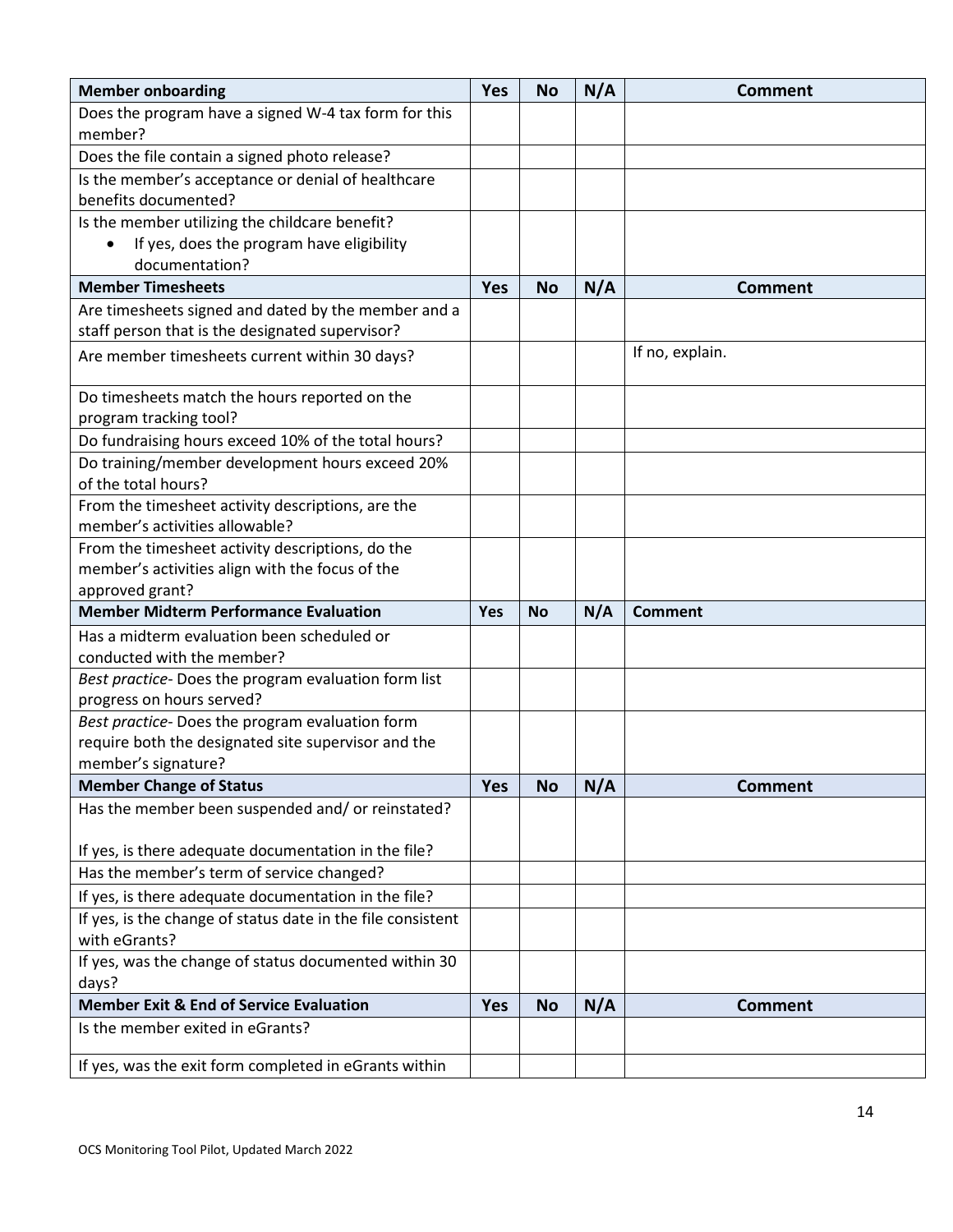| 30 days?                                                                                            |  |  |
|-----------------------------------------------------------------------------------------------------|--|--|
| If yes, do the members total hours in eGrants match<br>the total in the file?                       |  |  |
| Has an end of service evaluation been completed?                                                    |  |  |
| Does the evaluation list the number of hours<br>completed?                                          |  |  |
| Does the evaluation document if the member has<br>satisfactorily completed program requirements?    |  |  |
| Was the member exited early with a prorated<br><b>Education Award?</b>                              |  |  |
| If yes, is there documentation to support the<br>determination of personal compelling circumstance? |  |  |

# **Technical Assistance provided**

#### **Recommendations**

### **Notable Areas of Strength**

| <b>AmeriCorps Member Interview questions</b>                                                   | <b>Response</b> |
|------------------------------------------------------------------------------------------------|-----------------|
| Name(s) & service locations of member(s) interviewed                                           |                 |
| Service: What is a typical day like?                                                           |                 |
| Based on the position description and interview, is this<br>what you expected? How or How not? |                 |
| What are the greatest strengths of your program and<br>service site?                           |                 |
| Have you been involved with National Days of Service?                                          |                 |
| If yes, how were you involved? (MLK Jr., AmeriCorps<br>Week, 9/11 Day, others?                 |                 |
| Did you attend a PreService Orientation?                                                       |                 |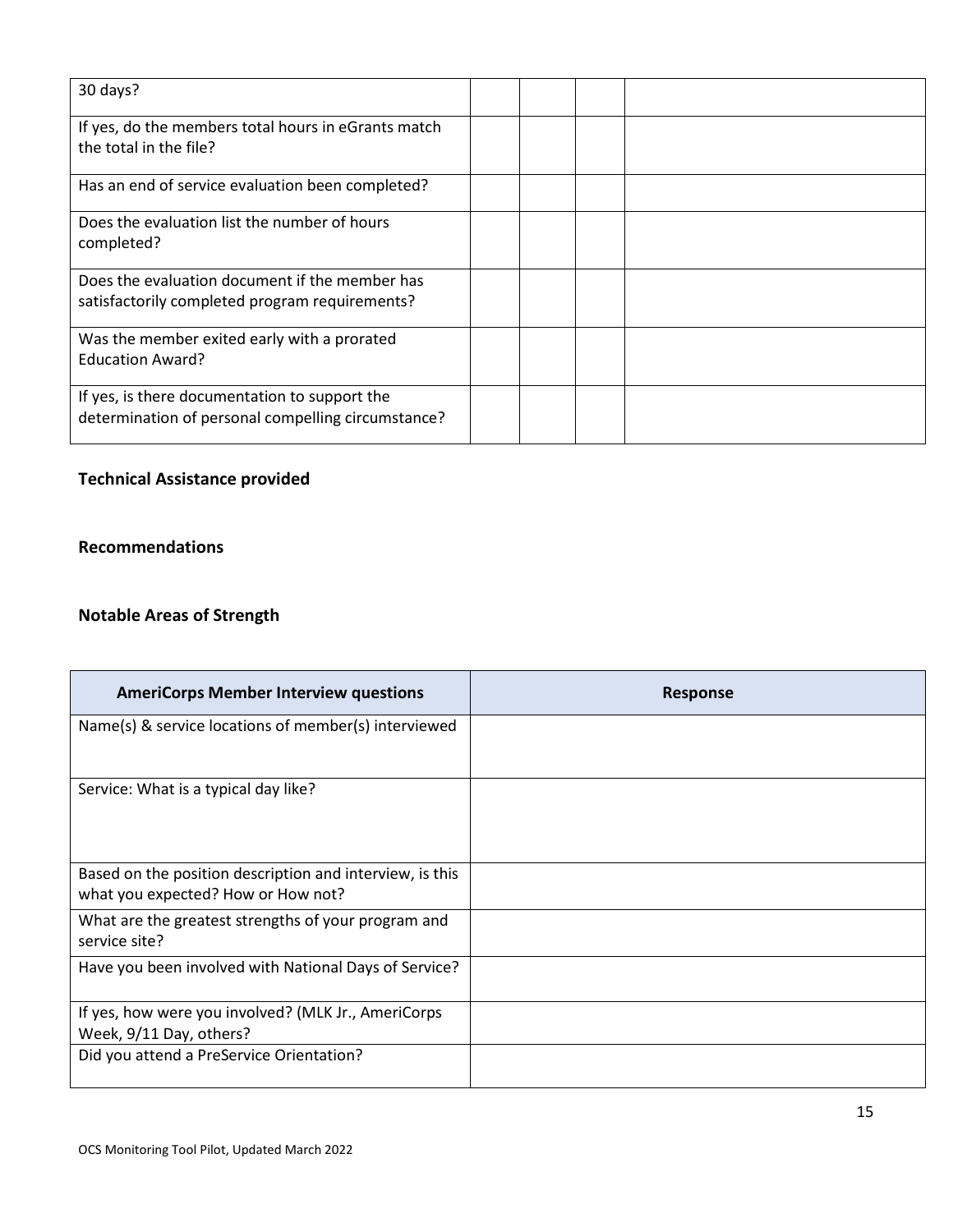| <b>AmeriCorps Member Interview continued</b>              | <b>Response</b> |
|-----------------------------------------------------------|-----------------|
| If yes, what information was presented?                   |                 |
|                                                           |                 |
|                                                           |                 |
| What was the most useful/valuable part of the             |                 |
| preservice training?                                      |                 |
| Is there anything you wish was covered in the             |                 |
| preservice orientation training?                          |                 |
| Do you receive in-service training to support both your   |                 |
| service activities and professional development?          |                 |
| If yes, how often?                                        |                 |
| If yes, what are some of the training topics?             |                 |
| Is there anything else you would like to be trained on?   |                 |
| If yes, why?                                              |                 |
| Can you list some AmeriCorps Prohibited Activities?       |                 |
| Do you serve in a clerical role in your service location? |                 |
| Do you fill in for staff when they are out sick or on     |                 |
| personal leave?                                           |                 |
| Do you feel supported by the AmeriCorps program,          |                 |
| your service site and the community where you serve?      |                 |
| If yes, what type(s) of support do you receive?           |                 |
| How often do you meet with your site supervisor?          |                 |
| Do you feel that you can discuss concerns with your       |                 |
| Site Supervisor and your program staff?                   |                 |
|                                                           |                 |
| Have you connected with other AmeriCorps members          |                 |
| in the area?                                              |                 |
| If you desire to be more connected, what can your         |                 |
| program do to provide better support?                     |                 |
| How does the reporting process work?                      |                 |
| Timekeeping?                                              |                 |
| Progress reports?                                         |                 |
| Other?                                                    |                 |
| Is there anything that could be done to improve           |                 |
| program processes, the service site, the program          |                 |
| overall? Anything else?                                   |                 |
| What accomplishment are you most proud of as an           |                 |
| AmeriCorps member?                                        |                 |
| What do you wish was different about your service?        |                 |
|                                                           |                 |
|                                                           |                 |
| What has been the best part of serving with               |                 |
| AmeriCorps?                                               |                 |
| What are your plans for after service?                    |                 |
|                                                           |                 |
|                                                           |                 |
| Is your program helping you plan for Life After           |                 |
| AmeriCorps? If yes, how?                                  |                 |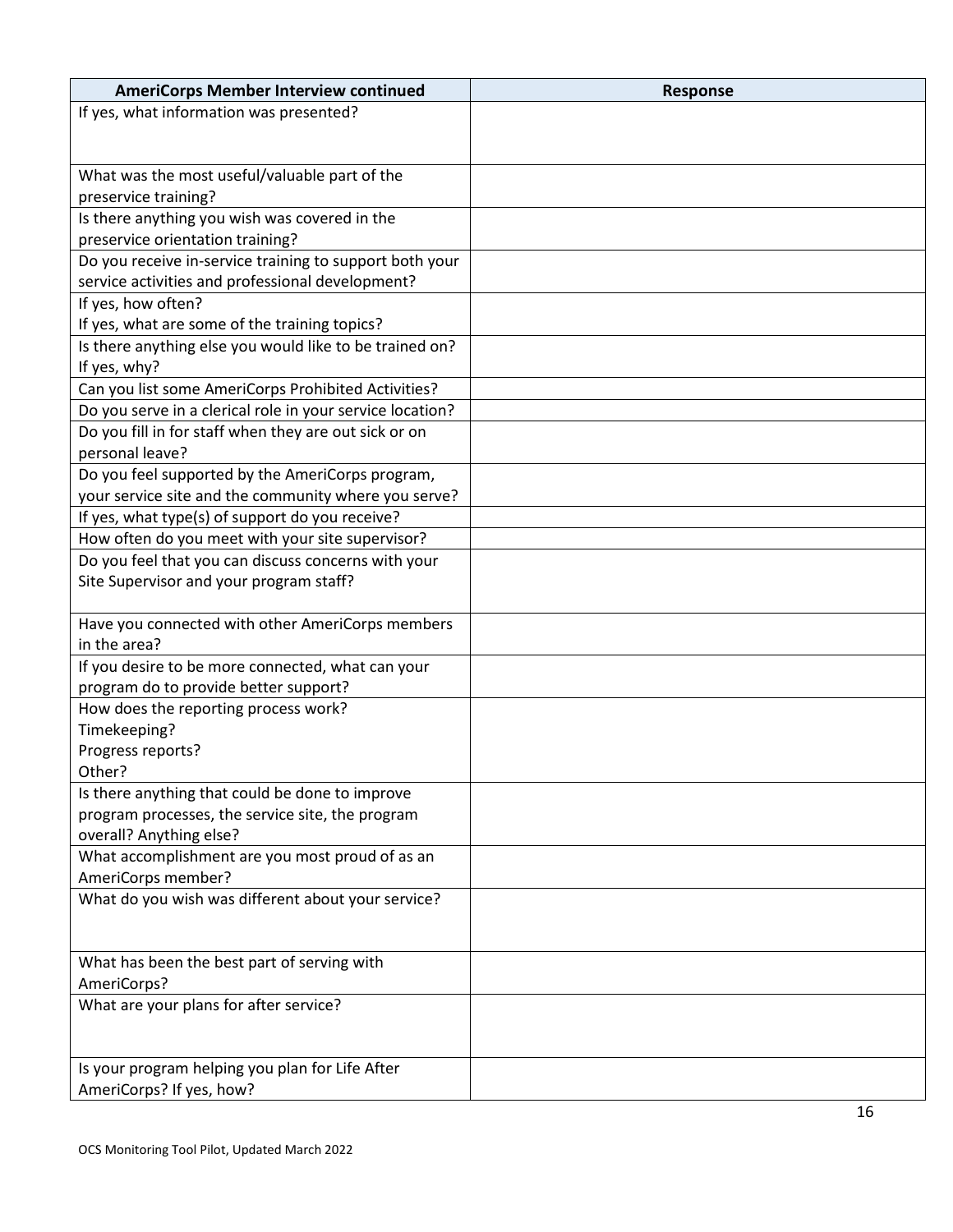| Would you consider serving another term with this<br>program? Why or why not? |  |
|-------------------------------------------------------------------------------|--|
| Would you consider serving with a different program?                          |  |
| Why or why not?                                                               |  |
| Anything else you would like me to know?                                      |  |
|                                                                               |  |
| Thank you for your service to MT!                                             |  |

| <b>AmeriCorps Site Supervisor Interview questions</b>                                                                                                  | <b>Response</b>                         |
|--------------------------------------------------------------------------------------------------------------------------------------------------------|-----------------------------------------|
| Name(s) & service locations of site supervisor(s)<br>interviewed                                                                                       |                                         |
| Service: What do members do in a typical day?                                                                                                          |                                         |
| Based on the agreement with the program, is hosting<br>an AmeriCorps member what you expected? How or<br>How not?                                      |                                         |
| How much time do you spend with members?                                                                                                               |                                         |
| How do you interact with the members?                                                                                                                  |                                         |
| How is/are AmeriCorps member(s) making a difference<br>in your organization and in the community you serve?                                            |                                         |
| How could the impact of the AmeriCorps member(s)<br>activities be enhanced?                                                                            |                                         |
| What are the greatest strengths of your program and<br>service site?                                                                                   |                                         |
| How are the AmeriCorps members at your<br>organization involved with National Days of Service?<br>(MLK Jr., AmeriCorps Week, 9/11 Day, others)         |                                         |
| How much training did the AmeriCorps members<br>receive prior to joining your organization?                                                            |                                         |
| Is there additional training that would help members<br>be more successful?                                                                            |                                         |
| Did you provide the AmeriCorps member with<br>additional and ongoing training OR provide resources<br>for them to attend outside training events?      | If yes, what information was presented? |
| As a Site Supervisor, have you received training from<br>the program on hosting an AmeriCorps member?<br>If yes, what are some of the training topics? |                                         |
| Is there anything else you would like to be trained on?                                                                                                | If yes, what?                           |
| Can you list some AmeriCorps Prohibited Activities?                                                                                                    |                                         |